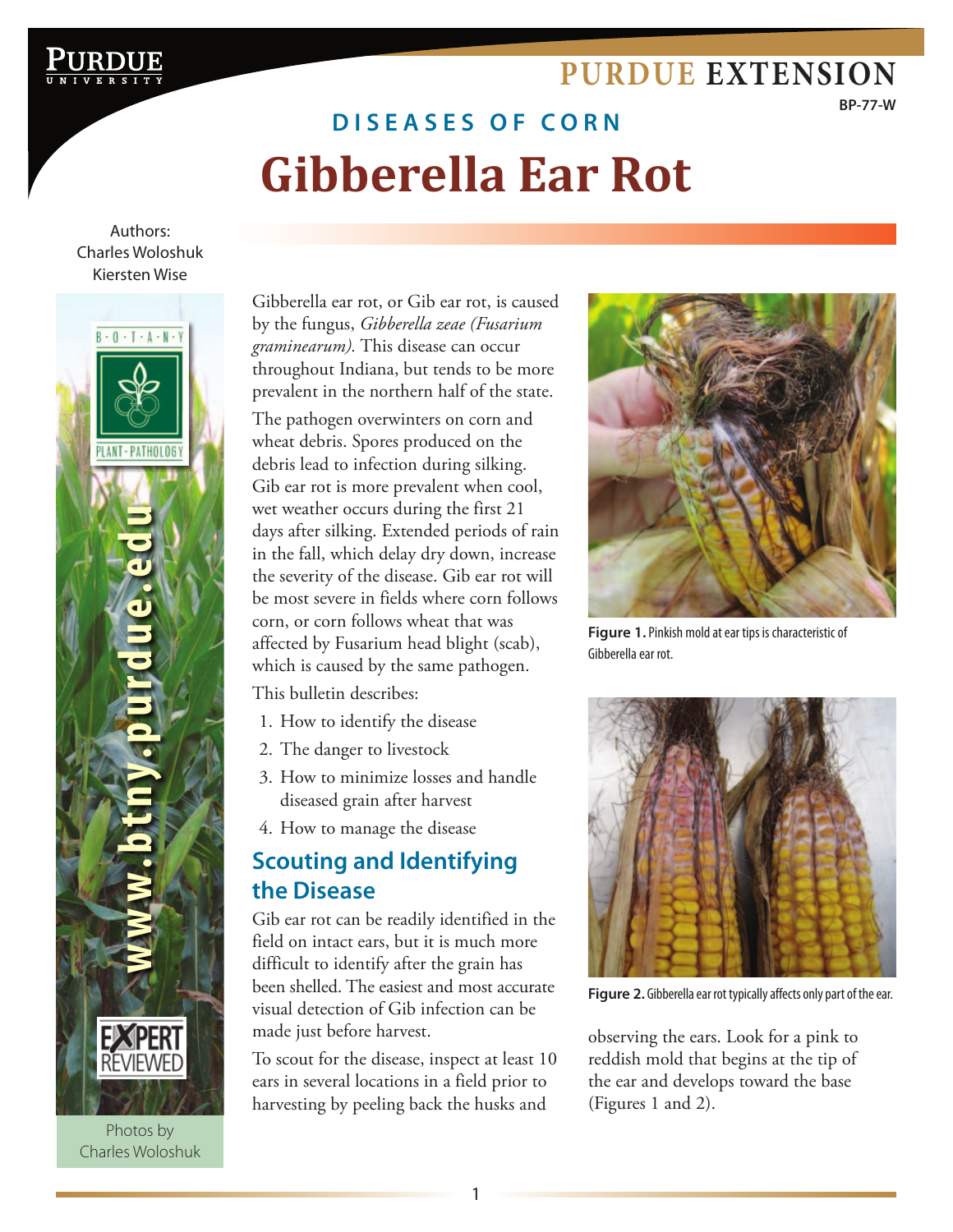The pinkish mold is typically diagnostic of Gib ear rot. Severely affected ears may be largely rotted with husks and silks adhering tightly to the ear. A pink to reddish mold also may be growing between the husks and ear. Except in highly susceptible hybrids, the disease usually affects only part of the ears.

# **Mycotoxin Testing**

Only a chemical analysis can verify the presence and amount of deoxynivalenol (DON) in infected grain. Your Purdue Extension county educator can help you with testing options. To find your educator, visit or call toll free: www.extension.purdue.edu/counties.html (888) EXT-INFO

There also are a variety of commercial laboratories and quick test kits for mycotoxin analysis. Romer Labs (www.romerlabs.com) and Neogen (www.neogen.com) sell test strips for toxin analysis.

The Purdue Botany and Plant Pathology Web site, Mycotoxins: Biosecurity and Food Safety, maintains information about DON and other commercial laboratories: www.btny.purdue.edu/NC1025

The Indiana Animal Disease Diagnostic Laboratory (ADDL), and Indiana Crop Improvement Association (ICIA) perform toxicology services (including DON analysis) on grain samples.

ADDL (West Lafayette, Ind.) • (765) 494-7440 www.addl.purdue.edu/Users/TOX/Tests.asp

ADDL (Dubois, Ind.) • (812) 678-3401

ICIA (Lafayette, Ind.) • (866) 899-2518 www.indianacrop.org

Two inspectors that analyze grain for DON in the central and north-central regions of Indiana are: East Indiana Grain Inspection, Inc. (765) 896-8164 • dwgross@comcast.net

Titus Grain Inspection, Inc.

(765) 463-3713 • titusgraininsp@aol.com

## **Danger to Livestock**

The pathogen that causes Gib ear rot can produce two mycotoxins in the infected kernels: deoxynivalenol and zearalenone. These mycotoxins can affect the health of many monogastric animals, but swine are especially sensitive. If Gib ear rot is present, assume that the mycotoxins are also present. A test is needed to determine the level of contamination. For testing options, contact the Purdue Extension office in your county.

### *Deoxynivalenol*

Deoxynivalenol, also known as DON and vomitoxin, causes swine and other animals to refuse infected grain and regurgitate feed.

#### *Zearalenone*

Zearalenone has estrogenic properties, which means it can cause infertility, abortion, or other breeding problems. As little as 1 to 5 ppm zearalenone in a feed ration may produce an estrogenic effect in swine.

More information about the effects of zearalenone on swine is available in Purdue Extension publication AS-598-W, *Zearalenone Concerns in Reproducing Livestock*, available from the Education Store, www.extension.purdue.edu/store.

#### **Deoxynivalenol (DON) Advisory Levels for Animals\***

| Animal                                                            | <b>Maximum DON Level Allowed</b>                                            |  |
|-------------------------------------------------------------------|-----------------------------------------------------------------------------|--|
| Swine                                                             | 5 ppm<br>Not to exceed 20 percent of<br>ration with finished feed $=$ 1 ppm |  |
| Ruminating beef and<br>feedlot cattle (more<br>than 4 months old) | 10 ppm<br>Not to exceed 50 percent of diet<br>with finished feed $=$ 5 ppm  |  |
| Poultry                                                           | 10 ppm<br>Not to exceed 50 percent of diet<br>with finished feed $=$ 5 ppm  |  |
| All other animals                                                 | 5 ppm<br>Not to exceed 40 percent of diet                                   |  |

\*These levels have been established by the U.S. Food and Drug Administration.